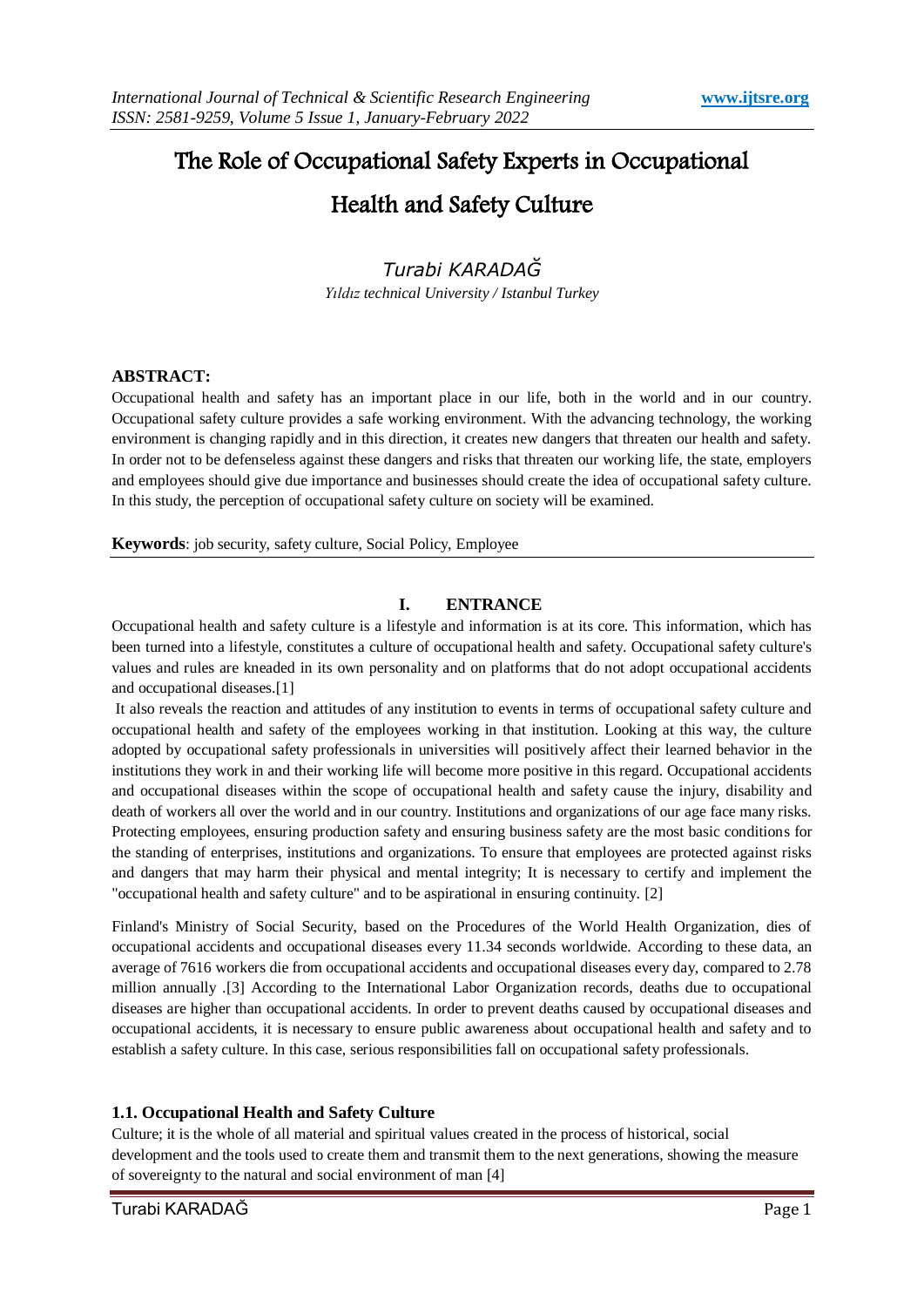Security culture; It is a product of the health and safety competence and style of an organization and behavioral organizations that determine individual and group values, attitudes, perceptions, competencies and commitment [5]

Until our age, different definitions of security culture were written by researchers. Security culture first became an intriguing concept in the Organization for Economic Cooperation and Development Nuclear Agency Report in 1987 after the Chernobyl disaster in 1986. However, the definition made by the Health and Safety Executive in 1993 is accepted in all regions today. According to this concept and definition, it is a work of person and community values, ideas, thoughts, competence, perceptions and behaviors[6]

It has also been the subject of researches in various processes such as security culture, engineering, psychology, anthropology, sociology and organizational theory. Looking at this distinction,discussed approaches to occupational safety culture activities in three academic, pragmatic and analytical [1]departments.

| <b>Basic Approach</b> | <b>Time</b> | <b>Compensatory</b> | <b>Research Feature</b> | <b>Evaluation Strategies</b> |
|-----------------------|-------------|---------------------|-------------------------|------------------------------|
|                       |             | <b>Information</b>  |                         | and Methods                  |
| Academic              | Past        | Qualitative         | <b>Betimsel</b>         | Field work, ethnographic-    |
| (anthropological)     |             | information         |                         | creative methods             |
|                       |             |                     |                         | (document analysis,          |
|                       |             |                     |                         | observations, target         |
|                       |             |                     |                         | groups, interviews, etc.)    |
| Analytical            | <b>Now</b>  | Quantitative        | <b>Betimsel</b>         | Safety climate criteria,     |
| (Psychological)       |             | Information         |                         | surveys                      |
| Pragmatic             | Future      | Security culture    | Normative, kuralcı      | Behavior-oriented            |
| (Experience-based)    |             | maturity            |                         | valuation scale (DODE)       |

Table 1 Analytical, pragmatic and academic approaches to security culture (Guldenmund, 2010; EU-OSHA,

2011 act. Festive,**2018).**



Figure 1: Basic elements of positive security culture<sup>[1]</sup>

New jobs and measures not taken against it can cause working workers to face health and safety problems, both in our country and in the world. Occupational accidents and occupational diseases as a result of unappealing measures will lead to serious economic and social losses. In this sense, the change in security culture can take a long time, the necessary planning should be made and followed meticulously with this aim in mind. For this change to succeed, it can be fully committed to the understanding of safety culture from the employer to the worker at the bottom[6]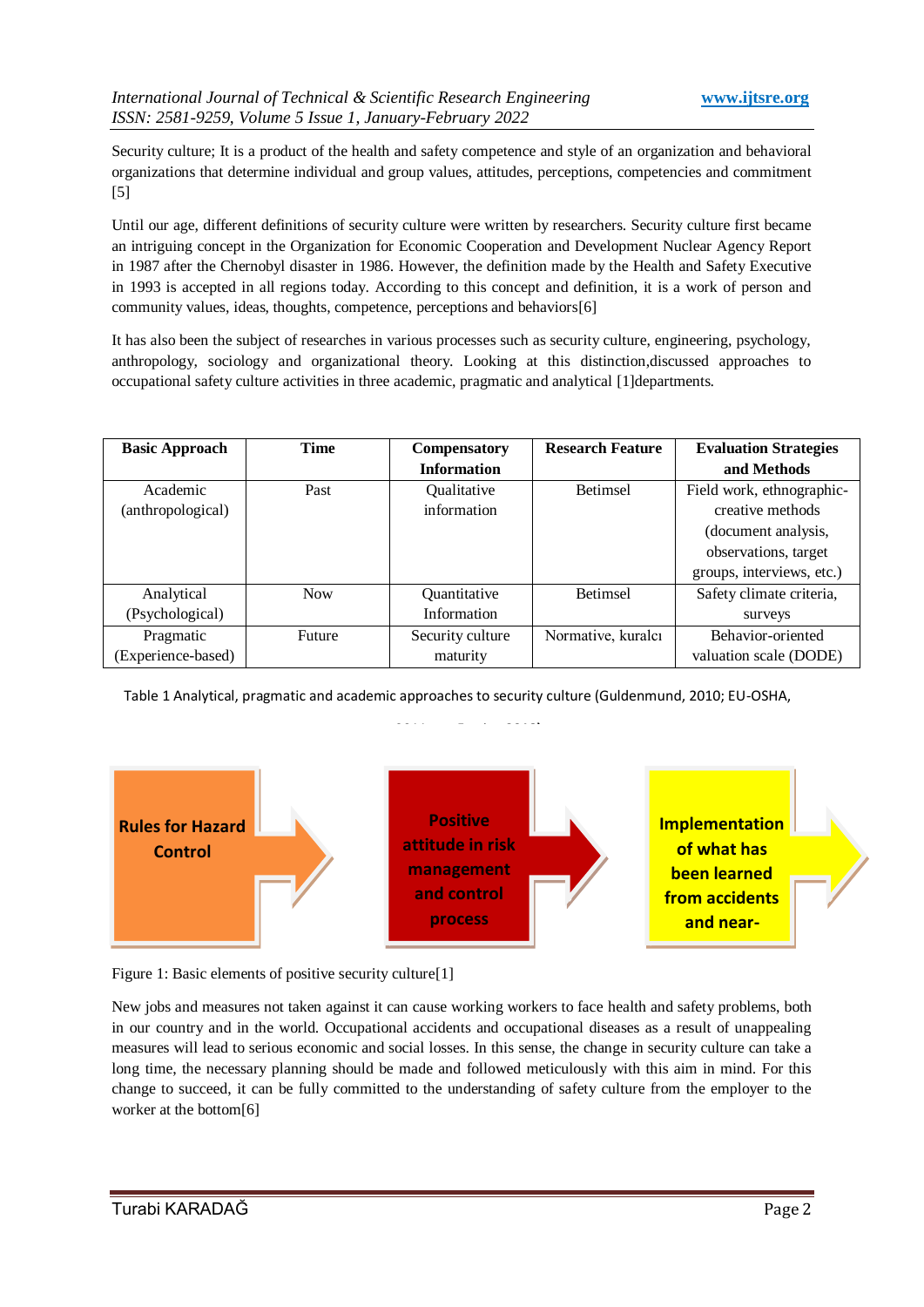### **1.2. Objectives and objectives for the creation of a culture of occupational health and safety**

#### **1.2.1.The goal is to make sure that you**

To create norms of behavior,

To reduce occupational accidents, injuries and occupational diseases,

To ensure security in matters of importance,

To ensure that agency bodies share the same opinions and opinions on risks, occupational accidents and occupational diseases,

To increase the loyalty of all persons to security,

It is to decide on the surrogate and merit of the health and safety bill

#### **1.2.2.The goal is to create a**

Establishment of occupational health and safety awareness,

Determination of the expectations of employees related to the security culture through surveys in order to constitute this awareness established,

Legal and applications to be created, to be carried out in accordance with the technological level of time,

Educational and guiding activities in organizations,

In order to reduce occupational accidents and occupational diseases, environmental measurements and permanent improvements should be made in a disciplined manner,

Working workers should be allowed to work in ergonomic environments,

Continuous cooperation with national and international organizations is required.

#### **1.3. partners of business health and safety culture development**

#### **1.3.1.The state;**

Occupational health and safety culture is one of the partners of development. In this context, the state acts as a mediator. In this regard, it provides the necessary conditions, standards and supervision to establish a culture of occupational health and safety in the workplace.[7]

#### **1.3.2.The employer;**

It has a practitioner purpose in accepting the understanding of occupational health and safety culture. Therefore, it is necessary to apply the understanding of occupational health and safety culture by working in compliance with employees. Adequate measures should be taken within the framework of the laws and laws issued by the state. In order to properly understand and implement the measures taken, the employees should be given the necessary trainings, but at the same time the employer must act with human condition first.[7]

#### **1.3.3.The employee can use the**

Employees who are the backbone of occupational health and safety culture should adopt all safety measures taken at work and comply with and implement all safety rules.[5]

#### **1.3.4.Occupational Safety Professionals;**

In order to create awareness of the health and safety culture, to receive the trainings that need to be taken for this and to provide a safe working environment, it is necessaryto convey the learned information to those who work.